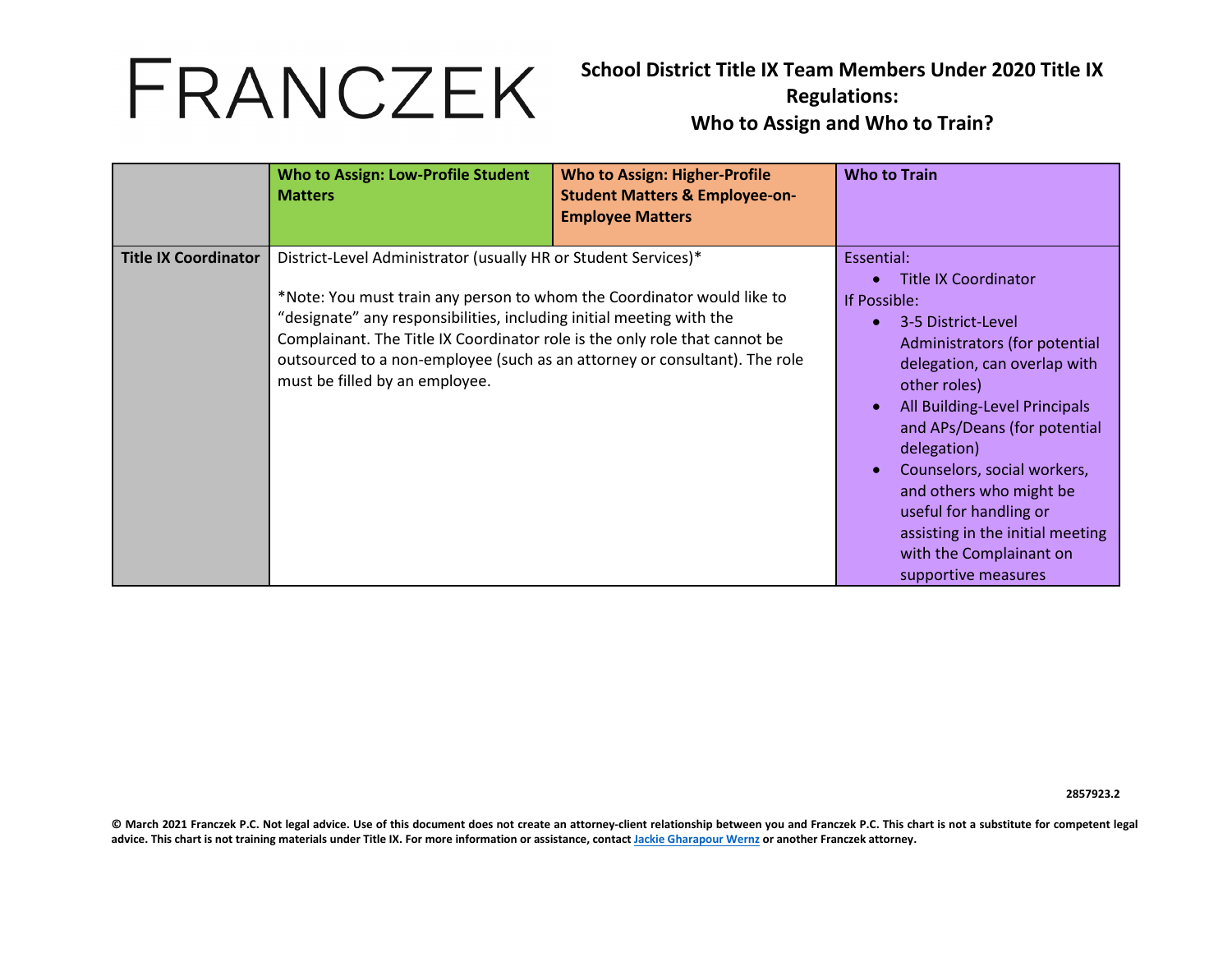**School District Title IX Team Members Under 2020 Title IX Regulations: Who to Assign and Who to Train?**

|                                                                     | <b>Who to Assign: Low-Profile Student</b><br><b>Matters</b>                                                                                                                                                                                                                                                                                                                                                                                                                                                 | <b>Who to Assign: Higher-Profile</b><br><b>Student Matters &amp; Employee-on-</b><br><b>Employee Matters</b>                                                                                                                                                                                                                                                                                                                                                                                                                                                                                                                | <b>Who to Train</b>                                                                                                                                                                                                                                                                                                                                                  |
|---------------------------------------------------------------------|-------------------------------------------------------------------------------------------------------------------------------------------------------------------------------------------------------------------------------------------------------------------------------------------------------------------------------------------------------------------------------------------------------------------------------------------------------------------------------------------------------------|-----------------------------------------------------------------------------------------------------------------------------------------------------------------------------------------------------------------------------------------------------------------------------------------------------------------------------------------------------------------------------------------------------------------------------------------------------------------------------------------------------------------------------------------------------------------------------------------------------------------------------|----------------------------------------------------------------------------------------------------------------------------------------------------------------------------------------------------------------------------------------------------------------------------------------------------------------------------------------------------------------------|
| <b>Title IX Informal</b><br><b>Resolution</b><br><b>Facilitator</b> | You have significant flexibility.<br>Options include building<br>administrators from either the same<br>building as the complaint or another<br>building in the District and District-<br>and Building-Level administrators and<br>employees (especially those with<br>experience mediating complaints<br>involving students). The Informal<br>Resolution Facilitator can, but it is not<br>recommended that it be, the Title IX<br>Coordinator or another Title IX team<br>member for the particular case. | You have significant flexibility, but<br>because of the higher profile nature<br>of these matters, it is not<br>recommended to use lower Building-<br>Level employees. Options include<br>building Principals from either the<br>same building as the complaint or<br>another building in the District and<br>District-Level administrators and<br>employees (especially those with<br>experience mediating complaints<br>involving students). The Informal<br>Resolution Facilitator can, but it is not<br>recommended that it be, the Title IX<br>Coordinator or another Title IX team<br>member for the particular case. | Essential:<br><b>Title IX Coordinator</b><br>1-2 District or Building-Level<br>Administrators (can overlap<br>with other roles)<br>If Possible:<br>3-5 District-Level<br>Administrators<br>All Building-Level Principals<br>and APs/Deans<br>Counselors, social workers,<br>and others with experience<br>mediating complaints<br>involving students or<br>employees |

**2857923.2**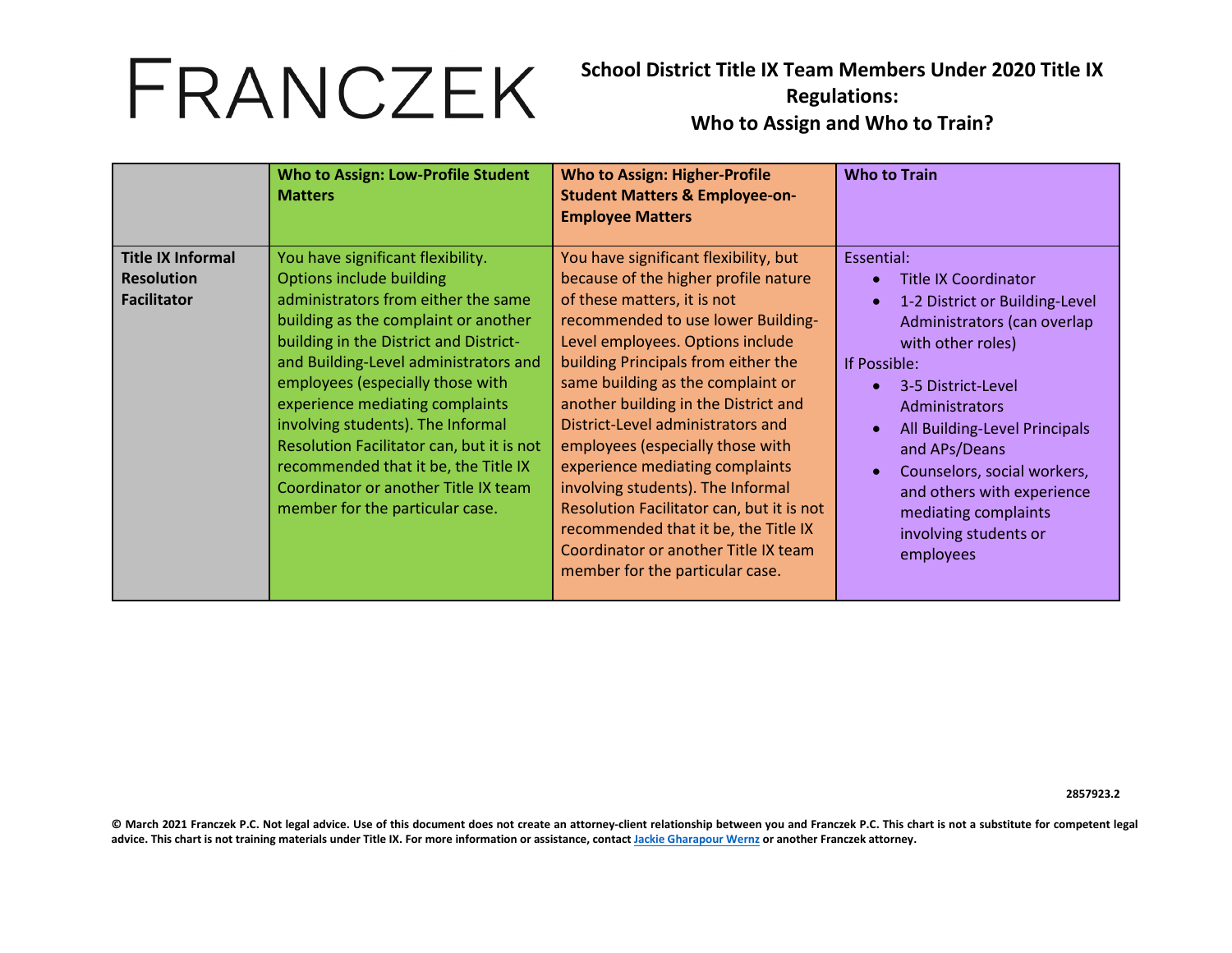**School District Title IX Team Members Under 2020 Title IX Regulations: Who to Assign and Who to Train?**

|                                                                    | <b>Who to Assign: Low-Profile Student</b><br><b>Matters</b>                                                                                                                                                                                                                                                                                                                                         | <b>Who to Assign: Higher-Profile</b><br><b>Student Matters &amp; Employee-on-</b><br><b>Employee Matters</b>                                                                                                                                                                                                                                                                                           | <b>Who to Train</b>                                                                                                                                                                                                                                                       |
|--------------------------------------------------------------------|-----------------------------------------------------------------------------------------------------------------------------------------------------------------------------------------------------------------------------------------------------------------------------------------------------------------------------------------------------------------------------------------------------|--------------------------------------------------------------------------------------------------------------------------------------------------------------------------------------------------------------------------------------------------------------------------------------------------------------------------------------------------------------------------------------------------------|---------------------------------------------------------------------------------------------------------------------------------------------------------------------------------------------------------------------------------------------------------------------------|
| <b>Title IX Investigator</b>                                       | <b>Building-Level AP or Dean</b><br>*Note: The investigator can, but it is<br>not recommended to be, the Title IX<br>Coordinator or a person to whom the<br>Title IX Coordinator delegated any<br>responsibilities on the same<br>complaint. It also is not<br>recommended that this be the person<br>who served as the Informal<br><b>Resolution Facilitator.</b>                                  | <b>District-Level Administrator</b><br>*Note: The investigator can, but it is<br>not recommended to be, the Title IX<br>Coordinator or a person to whom the<br>Title IX Coordinator delegated any<br>responsibilities on the same<br>complaint. It also is not<br>recommended that this be the person<br>who served as the Informal<br><b>Resolution Facilitator.</b>                                  | Essential:<br><b>Title IX Coordinator</b><br>1-2 District or Building-Level<br>Administrators<br>If Possible:<br>3-5 District-Level<br>$\bullet$<br>Administrators (can overlap<br>with other roles)<br>All Building-Level Principals<br>$\bullet$<br>and APs/Deans       |
| <b>Title IX Initial</b><br><b>Decision-Maker (on</b><br>Complaint) | <b>Building Principal</b><br>*Note: The initial decision-maker<br>cannot be the Title IX Coordinator or<br>the Title IX Investigator assigned to<br>the same complaint; it is not<br>recommended that it be any person<br>to whom the Title IX Coordinator<br>delegated any responsibilities or the<br>person who served as the Informal<br><b>Resolution Facilitator on the same</b><br>complaint. | <b>District-Level Administrator</b><br>*Note: The initial decision-maker<br>cannot be the Title IX Coordinator or<br>the Title IX Investigator assigned to<br>the same complaint; it is not<br>recommended that it be any person<br>to whom the Title IX Coordinator<br>delegated any responsibilities or the<br>person who served as the Informal<br>Resolution Facilitator on the same<br>complaint. | Essential:<br>1-2 District-Level<br>Administrators (can overlap<br>with other roles)<br>If Possible:<br>3-5 District-Level<br>$\bullet$<br>Administrators (can overlap<br>with other roles)<br><b>All Building Principals</b><br>$\bullet$<br><b>Title IX Coordinator</b> |

**2857923.2**